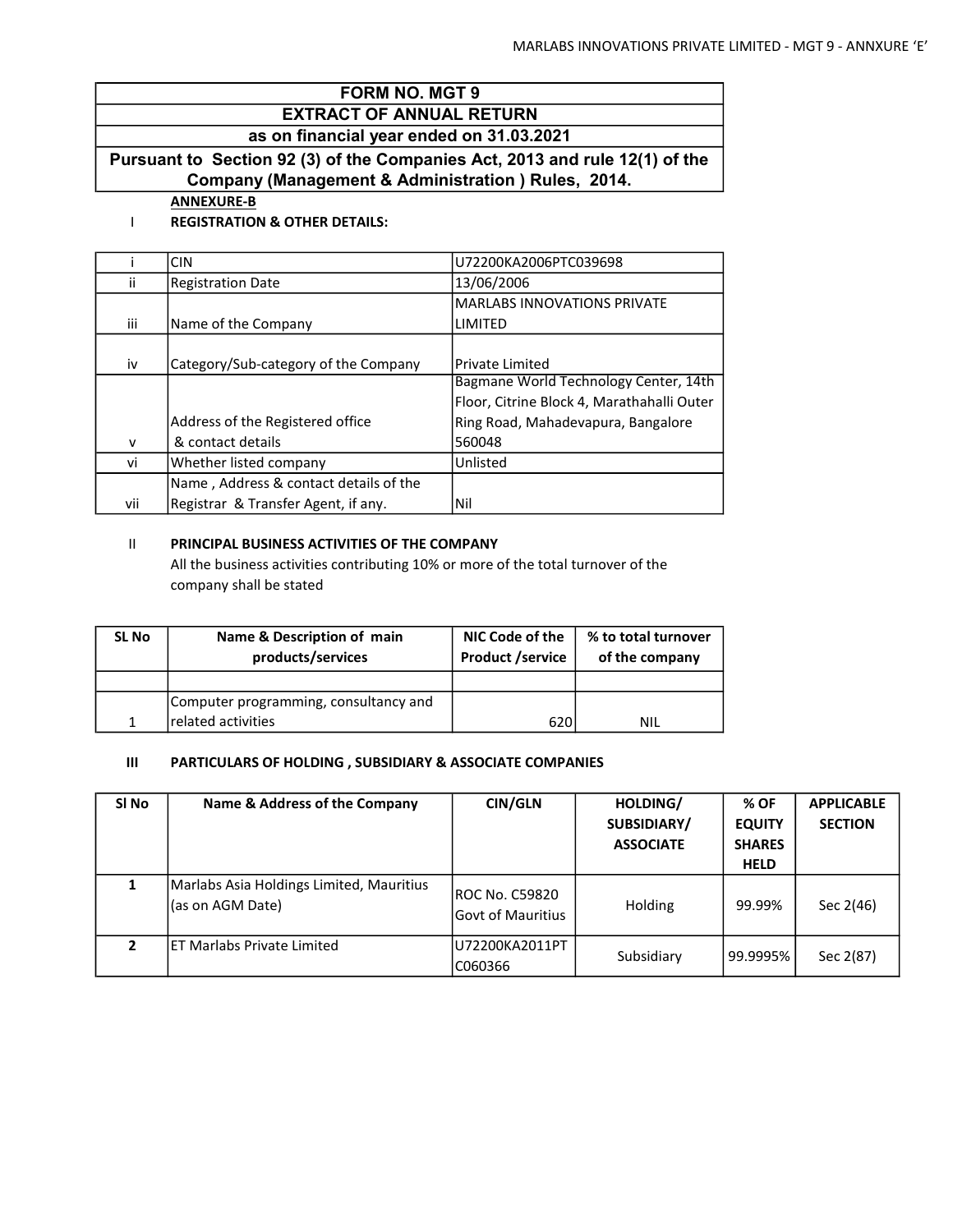| IV                                                       |           | SHAREHOLDING PATTERN (Equity Share capital Break up as % to total Equity) |                          |                                       |                      |                                           |                          |                                |                             |                          |
|----------------------------------------------------------|-----------|---------------------------------------------------------------------------|--------------------------|---------------------------------------|----------------------|-------------------------------------------|--------------------------|--------------------------------|-----------------------------|--------------------------|
| <b>Category of Shareholders</b>                          |           | No. of Shares held at the beginning of the year                           |                          |                                       |                      | No. of Shares held at the end of the year |                          |                                | % change during the         |                          |
| <b>A. PROMOTERS</b>                                      | Dema<br>t | Physical                                                                  | Total                    | % of<br><b>Total</b><br><b>Shares</b> | Dema<br>$\mathbf{t}$ | Physical                                  | Total                    | % of<br>Total<br><b>Shares</b> | year<br><b>No of Shares</b> | %<br>Change              |
|                                                          |           |                                                                           |                          |                                       |                      |                                           |                          |                                |                             |                          |
| as on financial year ended on 31.03.2021<br>$(1)$ Indian |           |                                                                           |                          |                                       |                      |                                           |                          |                                |                             |                          |
| a) Individual/HUF                                        | Nil       | $\overline{\phantom{a}}$                                                  | $\overline{\phantom{a}}$ | 0.00%                                 | Nil                  | 0                                         | $\overline{\phantom{a}}$ | 0.00%                          | $\overline{\phantom{a}}$    | 0.00%                    |
| b) Central Govt.or                                       |           |                                                                           |                          |                                       |                      |                                           |                          |                                |                             |                          |
| State Govt.                                              |           |                                                                           |                          |                                       |                      |                                           |                          |                                |                             |                          |
| c) Bodies Corporates                                     |           |                                                                           |                          |                                       |                      |                                           |                          |                                |                             |                          |
| d) Bank/FI                                               |           |                                                                           |                          |                                       |                      |                                           |                          |                                |                             |                          |
| e) Any other                                             |           |                                                                           |                          |                                       |                      |                                           |                          |                                |                             |                          |
| SUB TOTAL:(A) (1)                                        | Nil       | $\blacksquare$                                                            | $\overline{\phantom{a}}$ | 0.00%                                 | Nil                  | $\overline{\phantom{a}}$                  |                          | 0.00%                          |                             | 0.00%                    |
| (2) Foreign                                              |           |                                                                           |                          |                                       |                      |                                           |                          |                                |                             |                          |
| a) NRI- Individuals                                      | Nil       | $\mathbf 1$                                                               | $\mathbf{1}$             | 0.01%                                 | Nil                  | $\mathbf{1}$                              | $\mathbf{1}$             | 0.01%                          | $\overline{\phantom{a}}$    | 0.00%                    |
| b) Other Individuals                                     |           |                                                                           |                          |                                       |                      |                                           |                          |                                |                             |                          |
| c) Bodies Corp.                                          | Nil       | 22,539                                                                    | 22,539                   | 99.99%                                |                      | 22,539                                    | 22,539                   | 99.99%                         | $\blacksquare$              |                          |
| d) Banks/FI                                              |           |                                                                           |                          |                                       |                      |                                           |                          |                                |                             |                          |
| e) Any other                                             |           |                                                                           |                          |                                       |                      |                                           |                          |                                |                             |                          |
| SUB TOTAL (A) (2)                                        | Nil       | 22,540                                                                    | 22,540                   | 100.00%                               | Nil                  | 22,540                                    | 22,540                   | 100.00%                        |                             | 0.00%                    |
| <b>Total Shareholding of</b>                             |           |                                                                           |                          |                                       |                      |                                           |                          |                                |                             |                          |
| Promoter                                                 |           |                                                                           |                          |                                       |                      |                                           |                          |                                |                             |                          |
| $(A)=(A)(1)+(A)(2)$                                      | Nil       | 22,540                                                                    | 22,540                   | 100.00%                               | Nil                  | 22,540                                    | 22,540                   | 100.00%                        | $\blacksquare$              | 0.00%                    |
| <b>B. PUBLIC SHAREHOLDING</b>                            |           |                                                                           |                          |                                       |                      | <b>NIL</b>                                |                          |                                |                             |                          |
| (1) Institutions                                         |           |                                                                           |                          |                                       |                      |                                           |                          |                                |                             |                          |
| a) Mutual Funds                                          |           |                                                                           |                          |                                       |                      |                                           |                          |                                |                             |                          |
| b) Banks/FI                                              |           |                                                                           |                          |                                       |                      |                                           |                          |                                |                             |                          |
| C) Cenntral govt                                         |           |                                                                           |                          |                                       |                      |                                           |                          |                                |                             |                          |
| d) State Govt.                                           |           |                                                                           |                          |                                       |                      |                                           |                          |                                |                             |                          |
| e) Venture Capital Fund                                  |           |                                                                           |                          |                                       |                      |                                           |                          |                                |                             |                          |
| f) Insurance Companies                                   |           |                                                                           |                          |                                       |                      |                                           |                          |                                |                             |                          |
| g) FIIS<br>h) Foreign Venture                            |           |                                                                           |                          |                                       |                      |                                           |                          |                                |                             |                          |
| <b>Capital Funds</b>                                     |           |                                                                           |                          |                                       |                      |                                           |                          |                                |                             |                          |
| i) Others (specify)                                      |           |                                                                           |                          |                                       |                      |                                           |                          |                                |                             |                          |
| SUB TOTAL (B)(1):                                        |           |                                                                           |                          |                                       |                      | <b>NIL</b>                                |                          |                                |                             |                          |
|                                                          |           |                                                                           |                          |                                       |                      |                                           |                          |                                |                             |                          |
| (2) Non Institutions                                     |           |                                                                           |                          |                                       |                      |                                           |                          |                                |                             |                          |
| a) Bodies corporates                                     |           |                                                                           |                          |                                       |                      |                                           |                          |                                |                             |                          |
| i) Indian                                                | Nil       | $\overline{\phantom{a}}$                                                  | $\overline{\phantom{a}}$ | $\overline{\phantom{a}}$              | Nil                  | $\overline{\phantom{a}}$                  | $\overline{\phantom{a}}$ | $\overline{\phantom{a}}$       | $\overline{\phantom{a}}$    | $\overline{\phantom{a}}$ |
| ii) Overseas                                             |           |                                                                           |                          |                                       |                      |                                           |                          |                                |                             |                          |
| b) Individuals                                           |           |                                                                           |                          |                                       |                      |                                           |                          |                                |                             |                          |
| i) Individual shareholders                               |           |                                                                           |                          |                                       |                      |                                           |                          |                                |                             |                          |
| holding nominal share                                    |           |                                                                           |                          |                                       |                      |                                           |                          |                                |                             |                          |
| capital upto Rs.1 lakhs                                  |           |                                                                           |                          |                                       |                      |                                           |                          |                                |                             |                          |
| ii) Individuals shareholders<br>holding nominal share    |           |                                                                           |                          |                                       |                      |                                           |                          |                                |                             |                          |
| capital in excess of Rs. 1                               |           |                                                                           |                          |                                       |                      |                                           |                          |                                |                             |                          |
| lakhs                                                    | Nil       | $\overline{\phantom{a}}$                                                  | $\overline{\phantom{a}}$ | $\overline{\phantom{a}}$              | Nil                  | $\overline{\phantom{a}}$                  | $\overline{\phantom{a}}$ | $\overline{\phantom{a}}$       | $\overline{\phantom{a}}$    | $\overline{\phantom{a}}$ |
| c) Others (specify)                                      | Nil       | $\overline{\phantom{a}}$                                                  | $\overline{\phantom{a}}$ | $\overline{\phantom{a}}$              | Nil                  | $\overline{\phantom{a}}$                  | $\overline{\phantom{a}}$ | $\blacksquare$                 | $\overline{\phantom{a}}$    | $\overline{\phantom{a}}$ |
| SUB TOTAL (B)(2):                                        | Nil       | $\sim$                                                                    | $\overline{\phantom{a}}$ | $\sim$                                | Nil                  | $\blacksquare$                            | $\sim$                   | $\blacksquare$                 | $\blacksquare$              | $\blacksquare$           |
| <b>Total Public Shareholding</b>                         |           |                                                                           |                          |                                       |                      |                                           |                          |                                |                             |                          |
| $(B) = (B)(1)+(B)(2)$                                    | Nil       | $\blacksquare$                                                            | $\blacksquare$           | $\frac{1}{2}$                         | Nil                  | $\blacksquare$                            | $\blacksquare$           | $\blacksquare$                 | ٠                           | $\blacksquare$           |
| C. Shares held by Custodian<br>for GDRs & ADRs           |           |                                                                           |                          |                                       |                      | <b>NIL</b>                                |                          |                                |                             |                          |
| Grand Total (A+B+C)                                      | Nil       | 22,540                                                                    | 22,540                   | 100%                                  | Nil                  | 22,540                                    | 22,540                   | 100%                           | $\blacksquare$              | 0.00%                    |
|                                                          |           |                                                                           |                          |                                       |                      |                                           |                          |                                |                             |                          |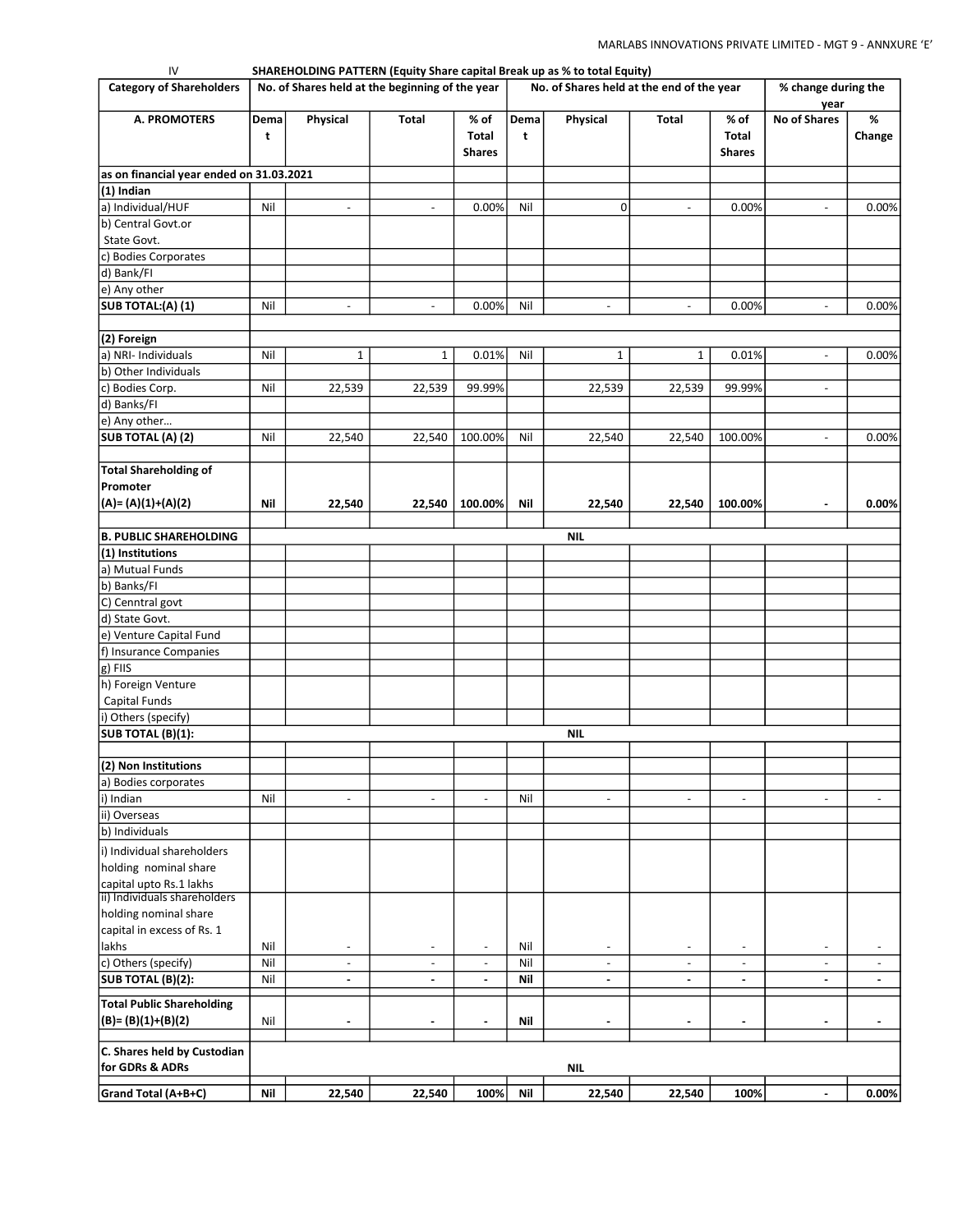| (i)            | <b>SHARE HOLDING OF PROMOTERS</b>                   |                                               |                                     |                                                      |              |                                                    |                                                          |       |
|----------------|-----------------------------------------------------|-----------------------------------------------|-------------------------------------|------------------------------------------------------|--------------|----------------------------------------------------|----------------------------------------------------------|-------|
| SI No.         | <b>Shareholders Name</b>                            | Shareholding at the<br>begginning of the year |                                     |                                                      |              | % change in<br>share holding<br>during the<br>year |                                                          |       |
|                | as on financial year ended on 31.03.2021            | No of shares                                  | % of total shares<br>of the company | % of shares pledged<br>encumbered to total<br>shares | No of shares | % of total shares<br>of the company                | % of shares<br>pledged/<br>encumbered to<br>total shares |       |
|                | <b>ISIBY ANTONY VADAKEKKARA</b>                     |                                               | 0.01%                               | 0%                                                   |              | 0.01%                                              | 0%                                                       | 0.00% |
| $\overline{2}$ | MARLABS ASIA HOLDINGS LIMITED,<br><b>IMAURITIUS</b> | 22,539                                        | 99.99%                              | 0%                                                   | 22,539       | 99.99%                                             | 0%                                                       | 0.00% |
|                | Total                                               |                                               | 0.01%                               | 0%                                                   |              | 0.01%                                              | 0%                                                       | 0.00% |

#### (iii) CHANGE IN PROMOTERS' SHAREHOLDING (SPECIFY IF THERE IS NO CHANGE)

| Sl. No. |                                              | Share holding at the beginning of |                   | <b>Cumulative Share holding during</b> |            |  |
|---------|----------------------------------------------|-----------------------------------|-------------------|----------------------------------------|------------|--|
|         |                                              | No. of Shares                     | % of total shares | No of shares                           | % of total |  |
|         |                                              |                                   | of the company    |                                        | shares of  |  |
|         |                                              |                                   |                   |                                        | the        |  |
|         |                                              |                                   |                   |                                        | company    |  |
|         | At the beginning of the year                 | <b>NO CHANGE</b>                  |                   |                                        |            |  |
|         | Date wise increase/decrease in Promoters     |                                   |                   |                                        |            |  |
|         | Share holding during the year specifying the |                                   |                   |                                        |            |  |
|         | reasons for increase/decrease (e.g.          |                                   |                   |                                        |            |  |
|         | allotment/transfer/bonus/sweat equity etc)   |                                   |                   |                                        |            |  |
|         |                                              |                                   |                   |                                        |            |  |
|         |                                              |                                   |                   |                                        |            |  |
|         | At the end of the year                       |                                   |                   |                                        |            |  |

### (iv) Shareholding Pattern of top ten Shareholders (other than Direcors, Promoters & Holders of GDRs & ADRs)

| Sl. No |                                                                                                   |                     | Shareholding at the end of the year | <b>Cumulative Shareholding during</b> |            |
|--------|---------------------------------------------------------------------------------------------------|---------------------|-------------------------------------|---------------------------------------|------------|
|        | For Each of the Top 10 Shareholders                                                               | <b>No.of shares</b> | % of total shares                   | No of shares                          | % of total |
|        |                                                                                                   |                     | of the company                      |                                       | shares of  |
|        |                                                                                                   |                     |                                     |                                       | the        |
|        |                                                                                                   |                     |                                     |                                       | company    |
|        | At the beginning of the year                                                                      |                     |                                     |                                       |            |
|        | MARLABS ASIA HOLDINGS LIMITED,                                                                    |                     |                                     |                                       |            |
|        | <b>MAURITIUS</b>                                                                                  | 22,539              | 99.99%                              | 22,539                                | 99.99%     |
|        | Date wise increase/decrease in Promoters Share holding during the year specifying the reasons for |                     |                                     |                                       |            |
|        |                                                                                                   | <b>NIL</b>          |                                     |                                       |            |
|        |                                                                                                   |                     |                                     |                                       |            |
|        | At the end of the year (or on the date of                                                         |                     |                                     |                                       |            |
|        | separation, if separated during the year)                                                         |                     |                                     |                                       |            |
|        | MARLABS ASIA HOLDINGS LIMITED,                                                                    |                     |                                     |                                       |            |
| 1      | <b>MAURITIUS</b>                                                                                  | 22,539              | 99.99%                              | 22,539                                | 99.99%     |
|        | Total                                                                                             | 22,539              | 99.99%                              | 22.539                                | 99.99%     |

#### (v) Shareholding of Directors & KMP

| Sl. No |                                                                                                   | Shareholding at the end of the year |                   | <b>Cumulative Shareholding during</b> |            |
|--------|---------------------------------------------------------------------------------------------------|-------------------------------------|-------------------|---------------------------------------|------------|
|        | For Each of the Directors & KMP                                                                   | No.of shares                        | % of total shares | No of shares                          | % of total |
|        |                                                                                                   |                                     | of the company    |                                       | shares of  |
|        |                                                                                                   |                                     |                   |                                       | the        |
|        |                                                                                                   |                                     |                   |                                       | company    |
|        | At the beginning of the year                                                                      |                                     |                   |                                       |            |
|        | SIBY ANTONY VADAKEKKARA                                                                           |                                     | 0.01%             |                                       | 0.01%      |
|        |                                                                                                   |                                     |                   |                                       |            |
|        | SIBY ANTONY VADAKEKKARA (Preference)                                                              | 5,22,02,500                         | 91.58%            | 5,22,02,501                           | 91.59%     |
|        | Date wise increase/decrease in Promoters Share holding during the year specifying the reasons for |                                     |                   |                                       |            |
|        |                                                                                                   | <b>NIL</b>                          |                   |                                       |            |
|        | At the end of the year                                                                            |                                     |                   |                                       |            |
|        |                                                                                                   |                                     |                   |                                       |            |
|        | SIBY ANTONY VADAKEKKARA (Equity)                                                                  |                                     | 0.01%             |                                       | 0.01%      |
|        |                                                                                                   |                                     |                   |                                       |            |
|        | SIBY ANTONY VADAKEKKARA (Preference)                                                              | 5,22,02,500                         | 91.58%            | 5,22,02,501                           | 91.59%     |
|        | <b>Total Equity and Preference</b>                                                                | 5,22,02,501                         | 91.59%            | 5,22,02,501                           | 91.59%     |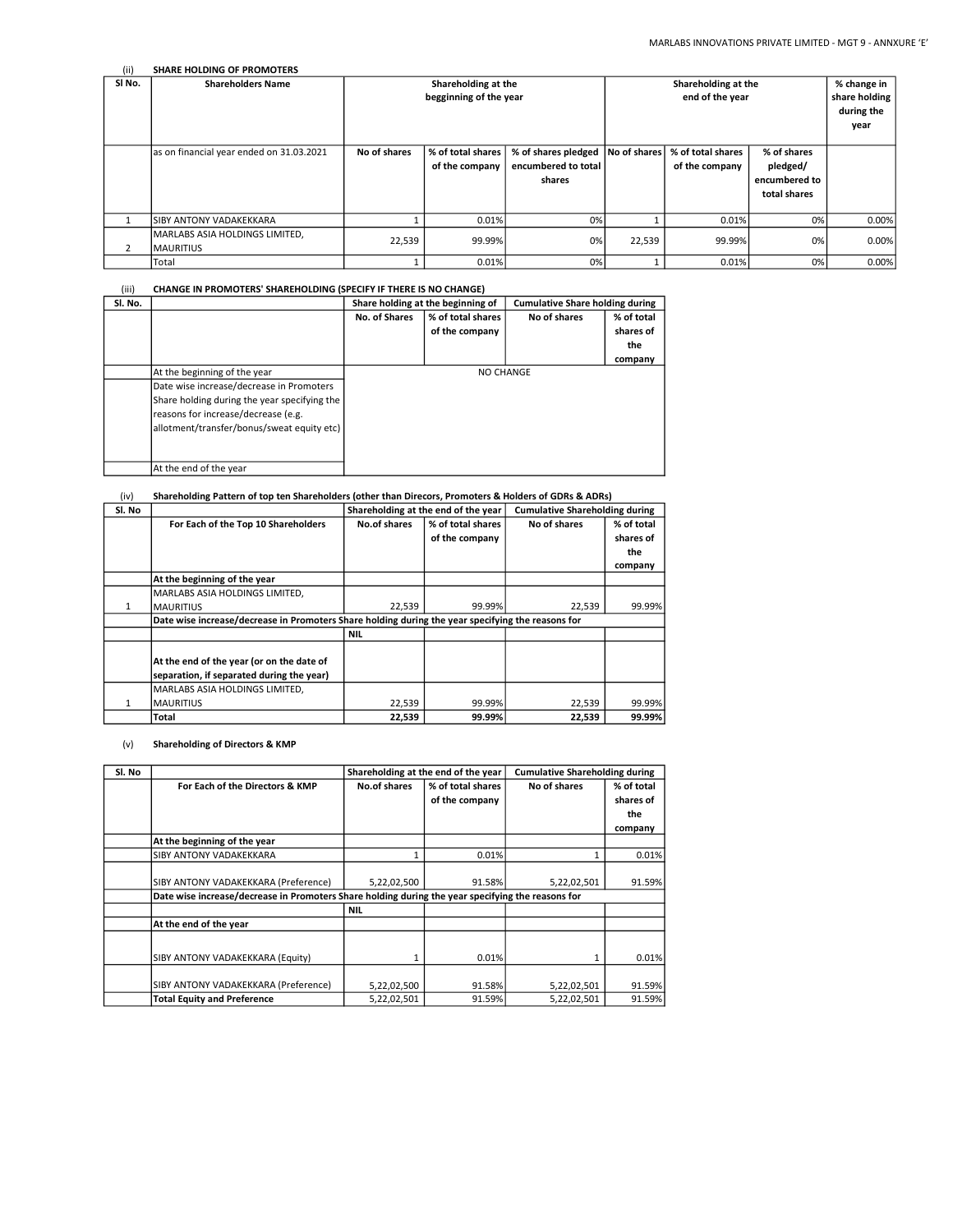### V INDEBTEDNESS

Amt in Rupees as on financial year ended on 31.03.2021 Secured Loans excluding deposits Unsecured Loans Deposits Total Indebtedness i) Principal Amount - - - ii) Interest due but not paid - - - iii) Interest accrued but not due - - - - Total (i+ii+iii) - - - - - - - - - - - - - - - - - - - ii) Interest due but not paid - - - iii) Interest accrued but not due and the set of the set of the set of the set of the set of the set of the set Total (i+ii+iii) - - - on financial year ended on 31.03.202 Net Change i) Principal Amount Indebtness at the beginning of the financial year Change in Indebtedness during the financial year **Additions Reduction** Indebtedness at the end of the financial year

#### VI REMUNERATION OF DIRECTORS AND KEY MANAGERIAL PERSONNEL

#### A. Remuneration to Managing Director, Whole time director and/or Manager:

|                                                                                        |                                                                                     |   |                            | Amt in Rupees       |
|----------------------------------------------------------------------------------------|-------------------------------------------------------------------------------------|---|----------------------------|---------------------|
| Sl.No                                                                                  | <b>Particulars of Remuneration</b>                                                  |   | Name of the MD/WTD/Manager | <b>Total Amount</b> |
| $\mathbf{1}$                                                                           |                                                                                     |   |                            |                     |
| (a) Salary as per provisions<br>contained in section 17(1) of<br>the Income Tax. 1961. |                                                                                     |   | <b>NIL</b>                 |                     |
|                                                                                        | (b) Value of perquisites u/s<br>17(2) of the Income tax Act,<br>1961                |   |                            |                     |
|                                                                                        | (c) Profits in lieu of salary<br>under section 17(3) of the<br>Income Tax Act, 1961 |   |                            |                     |
| $\overline{2}$                                                                         | Stock option                                                                        | - |                            |                     |
| 3                                                                                      | Sweat Equity                                                                        | ۰ |                            |                     |
| 4                                                                                      | Commission                                                                          | ۰ |                            |                     |
|                                                                                        | as % of profit                                                                      |   |                            |                     |
|                                                                                        | others (specify)                                                                    |   |                            |                     |
| 5                                                                                      | Others, please specify                                                              | ۰ |                            |                     |
|                                                                                        | Total (A)                                                                           |   | <b>NIL</b>                 |                     |
|                                                                                        | Ceiling as per the Act                                                              |   |                            |                     |